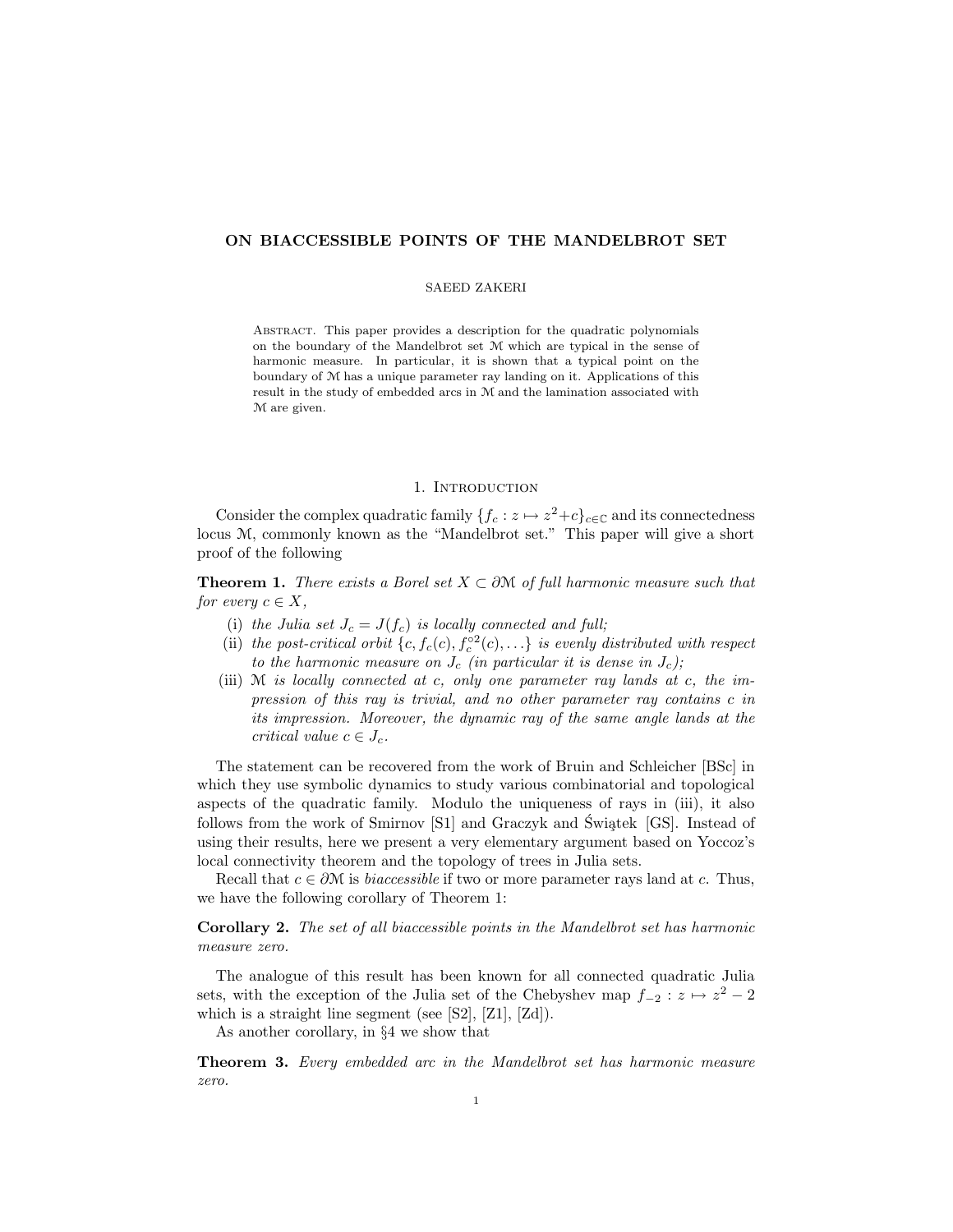In particular, the *real slice*  $M \cap \mathbb{R} = [-2, 1/4]$  of the Mandelbrot set has harmonic measure zero. In [Z2], this result came as a byproduct of a completely different method.

Let  $\Lambda_{\mathcal{M}} \subset \mathbb{D}$  be the *lamination associated with* M (see §5 for the definition and compare Fig. 3).

**Theorem 4.** The area of  $\Lambda_M$  is zero and its Hausdorff dimension is two.

The proof, presented in  $\S5$ , will depend on Theorem 1 and the fact that the set of angles of the parameter rays which land on the real slice of M has Hausdorff dimension one [Z2].

Let us point out that the area statement in Theorem 4 bears resemblance to Thurston's observation that geodesic laminations on hyperbolic surfaces of finite area have measure zero (see for example [Th, Chapter 8]). On the other hand, the dimension statement in Theorem 4 is in sharp contrast with the theorem of Birman and Series according to which such geodesic laminations have always Hausdorff dimension one [BS]. It may be worthwhile to further study the metric structure of laminations that arise in complex dynamics (such as  $\Lambda_{\mathcal{M}}$  and those associated with Julia sets) and develop a theory parallel to geodesic laminations on hyperbolic surfaces.

## 2. Preliminaries

First we briefly recall some facts about the conformal geometry of the complement of a planar continuum; see [A], [Mc], [M1] or [P] for details. Let  $K \subset \mathbb{C}$ be a non-degenerate continuum. Assume further that  $K$  is full in the sense that its complement  $\mathbb{C} \setminus K$  is connected. By the Riemann mapping theorem, there exists a unique conformal isomorphism  $\psi_K : \mathbb{C} \setminus \overline{\mathbb{D}} \stackrel{\cong}{\longrightarrow} \mathbb{C} \setminus K$  which satisfies  $\lim_{z\to\infty}\psi_K(z)/z>0$ . By the external ray at angle  $t\in\mathbb{T}=\mathbb{R}/\mathbb{Z}$  is meant the analytic curve  $R_K(t) = \psi_K(\{re^{2\pi it} : r > 1\})$ . We say that  $R_K(t)$  lands at  $p \in \partial K$ if  $\lim_{r\to 1} \psi_K(re^{2\pi i t}) = p$ . According to Carathéodory,  $\psi_K$  extends continuously to the boundary circle  $\partial\mathbb{D}$  if and only if K is locally connected, in which case all external rays land [M1, Theorem 17.14]. Whether or not  $K$  is locally connected, a theorem of Beurling asserts that  $R_K(t)$  lands for all t outside a set of logarithmic capacity zero [P, Theorem 9.19].

The (prime-end) impression  $I_K(t)$  of the ray  $R_K(t)$  is the set of all  $z \in \partial K$  for which there is a sequence  $\{w_n\}$  in  $\mathbb{C}\setminus\overline{\mathbb{D}}$  such that  $w_n \to e^{2\pi it}$  and  $\psi_K(w_n) \to z$ . It is not hard to show that  $I_K(t)$  is a non-empty sub-continuum of  $\partial K$ , and  $\bigcup_{t\in\mathbb{T}} I_K(t)$  $\partial K$ . Here is another easy consequence of the definition of impression that we will need in the proof of Theorem 4 in §5:

(2.1) 
$$
\limsup_{n \to \infty} I_K(t_n) \subset I_K(t) \quad \text{whenever} \quad t_n \to t.
$$

When  $I_K(t)$  reduces to a point, we say that it is a *trivial* impression. This happens precisely when  $\psi_K$  has a continuous extension to  $e^{2\pi i t}$ . A ray with trivial impression necessarily lands, but a landing ray may well have a non-trivial impression.

A point  $p \in \partial K$  is accessible if it is the landing point of an external ray, and is *biaccessible* if at least two external rays land on it. It can be shown that  $p$  is biaccessible if and only if  $K \setminus \{p\}$  is disconnected. Given a subset  $E \subset K$ , define

(2.2) 
$$
\psi_K^{-1}(E) = \{t \in \mathbb{T} : R_K(t) \text{ lands at a point of } E\}.
$$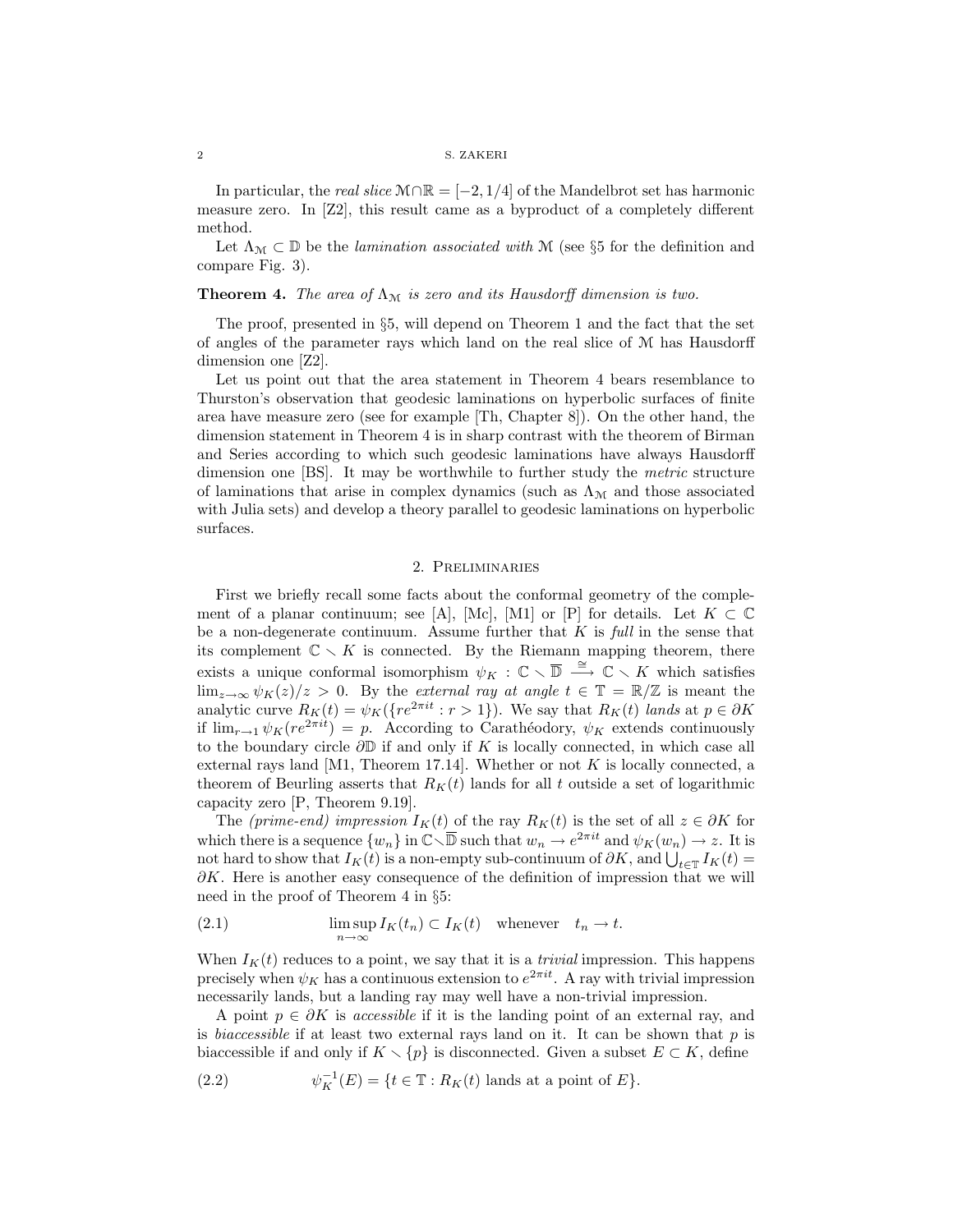The continuum K decomposes into the disjoint union  $K = K^0 \cup K^1 \cup K^2 \cup \cdots \cup K^{\infty}$ , where

$$
K^n = \{ p \in K : \psi_K^{-1}(p) \text{ has exactly } n \text{ elements} \}, \qquad 0 \le n \le \infty.
$$

It is easy to verify that each  $K^n$  is a Borel measurable subset of K, and  $K^0$  contains the interior of  $K$  (possibly empty). Note that in terms of this decomposition, a point is accessible if and only if it belongs to  $K \setminus K^0$ , and is biaccessible if and only if it belongs to  $K \setminus (K^0 \cup K^1)$ .

The normalized 1-dimensional Lebesgue measure on  $\partial\mathbb{D} \cong \mathbb{T}$  pushes forward by the Riemann map  $\psi_K$  to a Borel measure supported on  $\partial K$  called the *harmonic measure.* In other words, the harmonic measure of a Borel subset  $E \subset K$  is given by the length of the set  $\psi_K^{-1}(E)$  defined in (2.2). By the theorem of Beurling mentioned above, the set  $K^0$  has harmonic measure zero. The same is true for  $K^3 \cup \cdots \cup K^{\infty}$ since this union is easily seen to be a countable set [P, Corollary 2.19] and single points in  $K$  have harmonic measure zero by a theorem of  $F$ . and M. Riesz  $[M1,$ Theorem A.3]. It follows that  $K = K^1 \cup K^2$  up to a set of harmonic measure zero.

We now give a brief account of a few basic results in the dynamics of the complex quadratic family; further details can be found in [DH1], [DH2], [Mc], [M2] and [M3]. Let  $c \in \mathbb{C}$ . The filled Julia set of  $f_c : z \mapsto z^2 + c$ , denoted by  $K_c$ , is the set of all points in the plane with bounded forward orbit under  $f_c$ . The topological boundary  $J_c = \partial K_c$  is called the *Julia set* of  $f_c$ . Both sets are non-empty, compact, and totally-invariant, with  $K_c$  being full. An external ray for  $K_c$  is called a *dynamic* ray. By a cycle of  $f_c$  is meant a periodic orbit  $z \mapsto f_c(z) \mapsto \cdots \mapsto f_c^{\circ p}(z) = z$ . The quantity  $\lambda = (f_c^{\circ p})'(z)$  is called the *multiplier* of this cycle. The cycle is *attracting*, repelling, or indifferent according as  $|\lambda| < 1$ ,  $|\lambda| > 1$ , or  $|\lambda| = 1$ . A parameter c is *Misiurewicz* if the forward orbit under  $f_c$  of the critical point 0 is finite but not periodic.

The Mandelbrot set M consists of all parameters  $c \in \mathbb{C}$  for which the (filled) Julia set of  $f_c$  is connected. Equivalently,  $c \in \mathcal{M}$  if and only if  $0 \in K_c$ . It can be shown that M is a full continuum. We will use the term *parameter ray* for an external ray of M. A parameter  $c \in \mathcal{M}$  is called *hyperbolic* if the corresponding quadratic  $f_c$  has a necessarily unique attracting cycle in the plane. Hyperbolic parameters appear as connected components of the interior of M. The main hyperbolic component  $H_0$  consists of all  $c \in \mathcal{M}$  for which  $f_c$  has an attracting fixed point. It is the prominently visible cardioid in any picture of M and is defined by the inequality  $|1-\sqrt{1-4c}| < 1$  (compare Fig. 3 left). The *period* of a hyperbolic component H is the length of the unique attracting cycle of  $f_c$  for any  $c \in H$ . There is a canonical conformal isomorphism  $\lambda_H : H \stackrel{\cong}{\longrightarrow} \mathbb{D}$  which assigns to each  $c \in H$  the multiplier of its attracting cycle. The map  $\lambda_H$  extends to a homeomorphism  $\overline{H} \stackrel{\cong}{\longrightarrow} \overline{\mathbb{D}}$ . The root of H is by definition the point  $\lambda_H^{-1}(1) \in \partial H$ . We call H a satellite component if its root is on the boundary of another hyperbolic component. There are exactly two parameter rays of angles  $\theta_{-} < \theta_{+}$  landing at the root of H which are rational numbers of the form  $n/(2^p-1)$ , where p is the period of H. (When  $H = H_0$ , the two angles  $\theta_-=0$  and  $\theta_+=1$  coincide, and only one ray lands at the root  $c=1/4$ .) It follows that these two angles have binary expansions of the form

(2.3) 
$$
\theta_{-} = 0.\overline{\theta_{0}}
$$
 and  $\theta_{+} = 0.\overline{\theta_{1}},$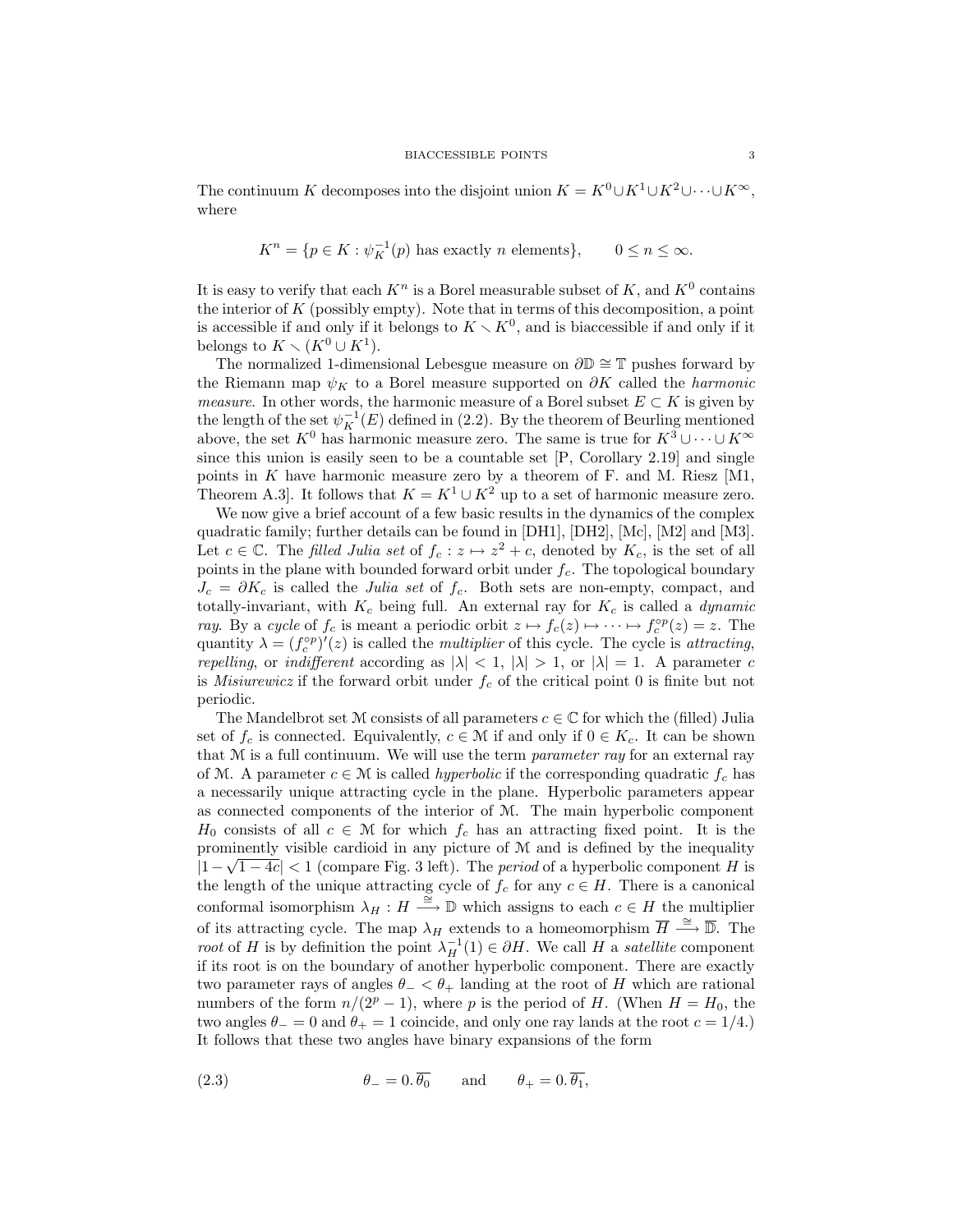where  $\theta_0$  and  $\theta_1$  are binary words of length p, and the bars indicate infinite repetition. Conversely, if t is a rational of odd denominator, the parameter ray  $R_{\mathcal{M}}(t)$ lands at the root of a unique hyperbolic component.

For every hyperbolic component H, denote by  $\iota_H : \mathcal{M} \hookrightarrow \mathcal{M}$  the Douady-Hubbard's tuning map (see [DH1] or [M3]). Then  $\iota_H$  is a topological embedding which maps  $H_0$  onto H, respects roots of hyperbolic components, and maps  $\partial M$ into  $\partial M$ . The image  $M_H = \iota_H(M)$  is a subset of M homeomorphic to M, with  $\partial H \subset \partial M_H \subset \partial \mathcal{M}$ . We have  $M_{H_0} = \mathcal{M}$ , but when  $H \neq H_0$ ,  $M_H$  is a proper subset of  $M$  often described as the *small copy* of  $M$  growing from  $H$ .

The tuning operation also acts on parameter rays. Let  $\theta_-=0.\overline{\theta_0}<\theta_+=0.\overline{\theta_1}$ be the angles of the two parameter rays landing at the root of a period-p hyperbolic component  $H \neq H_0$  as in (2.3). For any angle  $t \in \mathbb{T}$  with the binary expansion  $0. t_1 t_2 t_3 \cdots$ , define the *tuned angle* 

$$
A_H(t) = 0.\,\theta_{t_1}\theta_{t_2}\theta_{t_3}\cdots
$$

by concatenating blocks of words of length  $p > 1$ . Note that under this tuning algorithm on angles, a dyadic rational has two distinct images since it has two different binary representations. The image  $A_H(\mathbb{T})$  is a self-similar Cantor set and as such has length zero. In fact, let  $\Lambda_i : \mathbb{T} \to \mathbb{T}$   $(i = 0, 1)$  be the map defined by  $\Lambda_i(0.t_1t_2t_3\cdots)=0.\theta_it_1t_2t_3\cdots$ . Then  $\Lambda_i$  is an affine contraction by a factor  $2^{-p}$  and the image  $A_H(\mathbb{T})$  is precisely the invariant set generated by the pair  $\Lambda_0, \Lambda_1$  [Ma]. It can be shown that if  $R_{\mathcal{M}}(t)$  lands at  $c \in M$ , then the parameter ray  $R_{\mathcal{M}}(A_H(t))$ lands at the tuned image  $\iota_H(c) \in M_H$  [D1]. Furthermore, with countably many possible exceptions, these are the only parameter rays that land on the small copy  $M_H$ . As a result,

(2.4) 
$$
\operatorname{length}(\psi_{\mathcal{M}}^{-1}(M_H)) = \operatorname{length}(A_H(\mathbb{T})) = 0 \quad \text{if } H \neq H_0.
$$

Finally, a quadratic  $f_c$  with  $c \in \mathcal{M}$  is simply renormalizable of period  $p > 1$  if there are topological disks  $U$  and  $V$  containing 0 such that (i)  $U$  is compactly contained in V; (ii)  $f^{\circ p} : U \to V$  is a degree 2 branched covering; (iii)  $0 \in E$ , where E is the set of points in U whose forward orbits under  $f^{\circ p}$  are contained in U; and (iv) the images  $E, f(E), \ldots, f^{\circ p-1}(E)$  do not disconnect one another. Simply renormalizable quadratics correspond to parameters in small copies of M. More precisely, if  $f_c$  is simply renormalizable of period  $p > 1$ , then  $c \in M_H$  for some period-p hyperbolic component  $H$ . Conversely, if  $H$  is a period-p hyperbolic component with  $p > 1$ , every  $c \in M_H$  (with the exception of the root of H in the satellite case) gives a quadratic  $f_c$  which is simply renormalizable of period p [DH1].

# 3. Proof of Theorem 1

The proof of Theorem 1 begins as follows. The set  $\mathcal{M}_{ren} \subset \mathcal{M}$  of parameters c for which the quadratic  $f_c$  is simply renormalizable is contained in the countable union  $\bigcup_{H \neq H_0} M_H$  of all small copies. Thus,

$$
\psi_{\mathcal{M}}^{-1}(\mathcal{M}_{\text{ren}}) \subset \bigcup_{H \neq H_0} \psi_{\mathcal{M}}^{-1}(M_H).
$$

Since by (2.4) each  $\psi_{\mathcal{M}}^{-1}(M_H)$  has length zero, it follows that  $\mathcal{M}_{ren}$  has harmonic measure zero.

For each irreducible fraction  $0 < p/q < 1$  there is a period-q hyperbolic component  $H_{p/q}$  whose root is  $\lambda_{H_0}^{-1}(e^{2\pi i p/q}) \in \partial H_0$  (see Fig. 3 left for the case  $p/q = 1/3$ ). The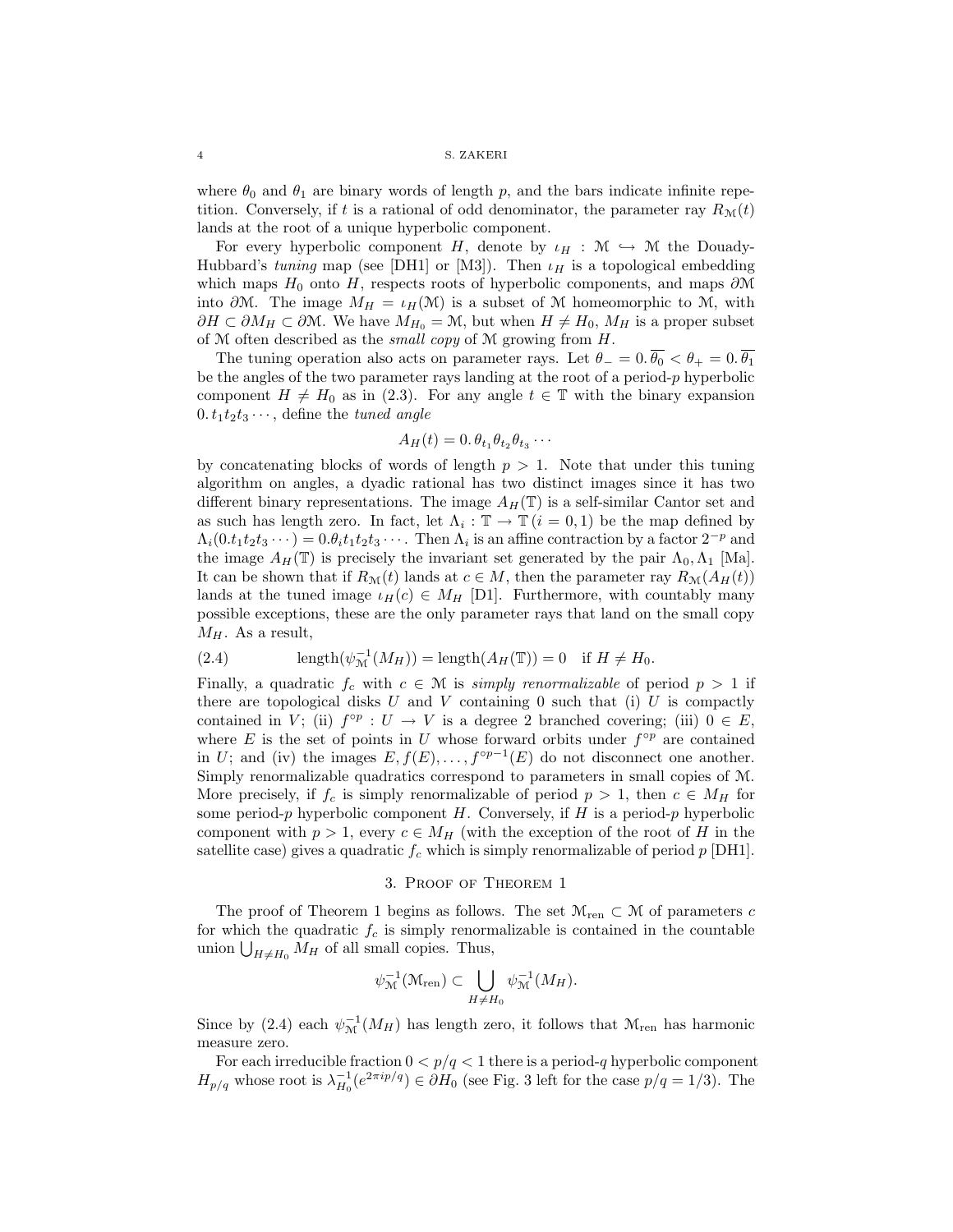two parameter rays landing at this root have angles of the form  $\theta = \frac{n}{2^q - 1}$  and  $\theta_+ = (n+1)/(2^q-1)$ . For t in the open interval  $I_{p/q} = (\theta_-, \theta_+) \subset \mathbb{T}$ , the parameter ray  $R_{\mathcal{M}}(t)$  does not land on  $\partial H_0$ . It follows that  $\psi_{\mathcal{M}}^{-1}(\partial H_0) \subset \mathbb{T} \setminus \bigcup_{0 < p/q < 1} I_{p/q}$ . Since the intervals  $I_{p/q}$  are disjoint, we obtain

length
$$
(\psi_{\mathcal{M}}^{-1}(\partial H_0)) \leq 1 - \sum_{0 < p/q < 1} \frac{1}{2^q - 1}.
$$

An easy computation gives  $\sum_{0 \le p/q < 1} 1/(2^q - 1) = 1$  (compare [D1] or [GM]) and we conclude that  $\partial H_0$  has harmonic measure zero.

Let  $\mathcal{M}_{ind} \subset \mathcal{M}$  be the set of parameters c for which  $f_c$  has an indifferent cycle. These are precisely the parameters which lie on the boundary of hyperbolic components of M, so

$$
\mathcal{M}_{\text{ind}} = \partial H_0 \cup \bigcup_{H \neq H_0} \partial H \subset \partial H_0 \cup \bigcup_{H \neq H_0} M_H.
$$

Since each set on the right has harmonic measure zero, it follows that the harmonic measure of  $\mathcal{M}_{\text{ind}}$  is zero.

Now consider the Borel set  $Y = \partial \mathcal{M} \setminus (\mathcal{M}_{ren} \cup \mathcal{M}_{ind})$  consisting of all c for which the quadratic  $f_c$  is non-renormalizable and without indifferent cycles. By the above discussion, Y has full harmonic measure. According to Yoccoz, for every  $c \in Y$  the Julia set  $J_c$  is a locally connected full continuum. Moreover,  $M$  is locally connected at  $c$ , only finitely many parameter rays land at  $c$ , and the dynamic rays of the same angles land at the critical value c of  $f_c$  (see [H], [M2], [R]). This statement can be improved by showing that the parameter rays landing at c have trivial impressions, and no other ray can contain  $c$  in its impression. In the case  $c$  is a Misiurewicz parameter, this is shown by Tan Lei, building upon the earlier work of Douady and Hubbard  $[T1]$ . In the case c is non-Misiurewicz, the sharper statement follows from Tan Lei's result and the proof of Yoccoz's theorem. In fact, Yoccoz constructs a nested sequence of para-puzzles  $\{\Pi_n\}$  with the following properties:

- $\Pi_n$  is a closed topological disk containing c;
- $\Pi_n \cap \mathcal{M}$  is connected;
- $\partial\Pi_n \cap \mathcal{M}$  consists of finitely many Misiurewicz parameters; and
- $\bullet \ \bigcap \Pi_n = \{c\}$

(compare [R]). Let c belong to some impression  $I_{\mathcal{M}}(t)$ , and assume  $\partial \Pi_n \cap I_{\mathcal{M}}(t) \neq \emptyset$ for some n. Since this intersection is contained in  $\partial\Pi_n \cap \mathcal{M}$ , it could only be a finite set  $\{c_1, \ldots, c_k\}$  of Misiurewicz parameters. Tan Lei's result would then show that  $I_{\mathcal{M}}(t) = \{c_j\}$  for some j. This would imply  $c = c_j$ , which would contradict the assumption of c being non-Misiurewicz. Thus,  $\partial\Pi_n \cap I_{\mathcal{M}}(t) = \emptyset$  and so  $I_{\mathcal{M}}(t) \subset \Pi_n$ for all *n*. It follows that  $I_{\mathcal{M}}(t) = \{c\}$  and in particular  $R_{\mathcal{M}}(t)$  lands at *c*.

Let  $c \in Y$  so that  $J_c$  is locally connected and full. The normalized Riemann map  $\psi_{J_c} : \mathbb{C} \setminus \mathbb{D} \to \mathbb{C} \setminus J_c$  induces a continuous map  $\partial \mathbb{D} \cong \mathbb{T} \to J_c$  which conjugates the action of the doubling map  $t \mapsto 2t$  to  $f_c$ :

$$
\psi_{J_c}(2t) = f_c(\psi_{J_c}(t)).
$$

If the parameter ray  $R_{\mathcal{M}}(t)$  lands at c, the dynamic ray  $R_{J_c}(t)$  lands at the critical value  $c \in J_c$ , and it follows by induction that  $R_{J_c}(2^k t)$  lands at  $f_c^{ok}(c)$  for all  $k \ge 0$ . Since the harmonic measure on  $J_c$  is the push-forward of Lebesgue measure on T under  $\psi_{J_c}$ , it follows that the post-critical orbit  $\{c, f_c(c), f_c^{\circ 2}(c), \ldots\}$  is evenly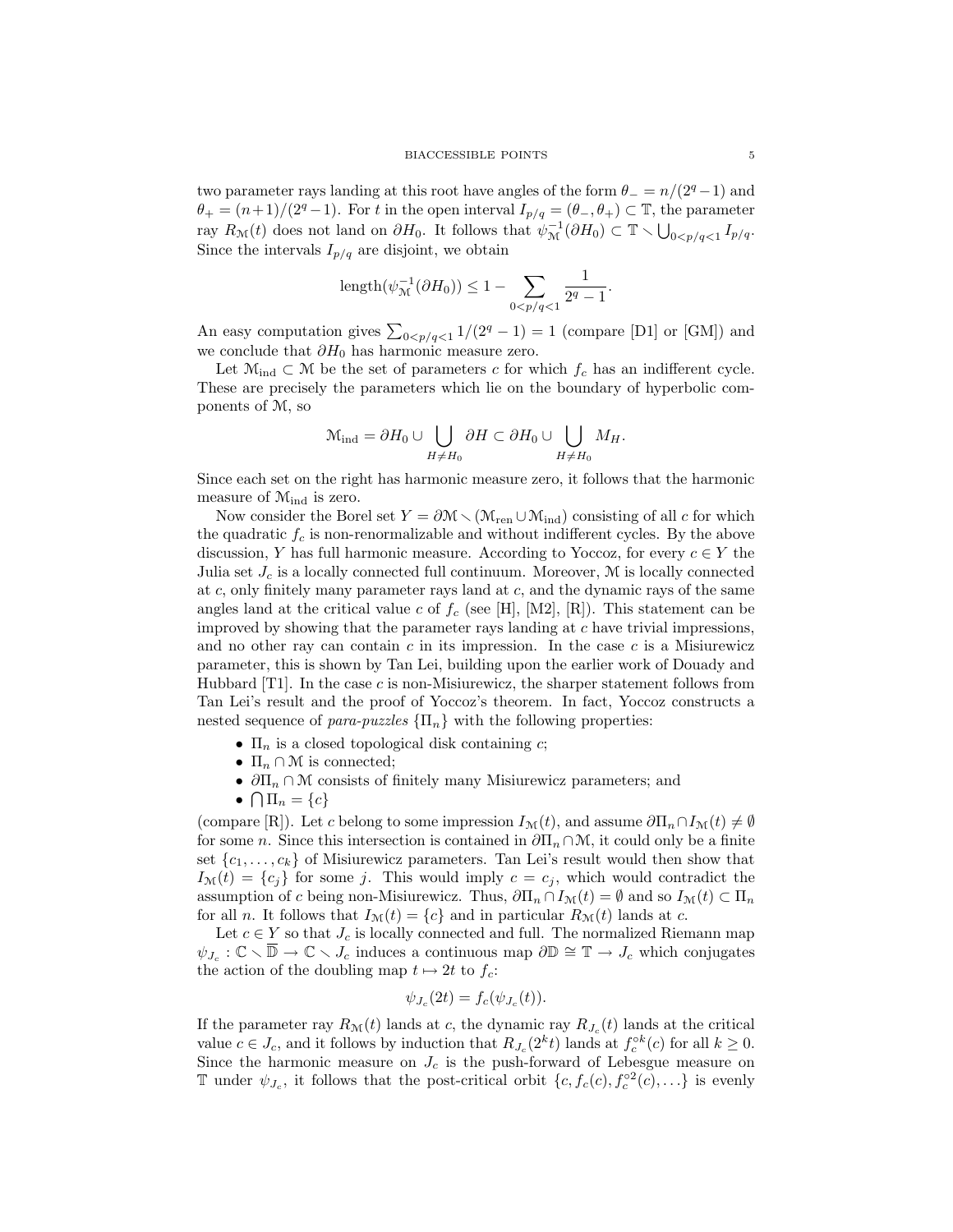6 S. ZAKERI

distributed on  $J_c$  whenever the orbit  $t \mapsto 2t \mapsto 4t \mapsto \cdots$  is evenly distributed on T. (Recall that a sequence  $\{x_n\}$  in a topological space X is evenly distributed with respect to a probability measure  $\mu$  if

$$
\lim_{N \to \infty} \frac{1}{N} \sum_{n=1}^{N} \phi(x_n) = \int_X \phi(x) d\mu(x)
$$

for every bounded continuous function  $\phi: X \to \mathbb{R}$ ) Since the doubling map is ergodic with respect to Lebesgue measure on the circle, the Ergodic Theorem shows that there is a full length Borel set  $B \subset \mathbb{T}$  consisting of angles t whose orbits  $t \mapsto 2t \mapsto 4t \mapsto \cdots$  are evenly distributed on  $\mathbb{T}$ . The intersection  $\psi_{\mathcal{M}}^{-1}(Y) \cap B$  has full length, so the Borel set  $X \subset Y$  which satisfies  $\psi_{\mathcal{M}}^{-1}(X) = \psi_{\mathcal{M}}^{-1}(Y) \cap B$  has full harmonic measure. Moreover, the preceding remark shows that for each  $c \in X$ , the post-critical orbit  $\{c, f_c(c), f_c^{\circ 2}(c), \ldots\}$  is evenly distributed on  $J_c$ , and in particular is dense in  $J_c$ .

So far we have verified all the properties of  $X$  in Theorem 1 except the uniqueness of rays in (iii). This will be a corollary of the lemma below, which may be of independent interest:

**Lemma 5.** Let  $J_c$  be locally connected and full. Suppose two or more dynamic rays land at c. Then there exists a forward invariant finite topological tree  $T \subset J_c$  which contains the post-critical orbit  $\{c, f_c(c), f_c^{\circ 2}(c), \ldots\}.$ 

It follows from this lemma that every  $c \in X$  is the landing point of a unique parameter ray, for otherwise we could find a finite topological tree  $T$  in  $J_c$  containing the post-critical orbit and use the density of this orbit to conclude that the Julia set  $J_c = T$  is a finite tree. The only quadratic with this property is the Chebyshev map  $f_{-2}$  :  $z \mapsto z^2 - 2$  which is post-critically finite (see for example [M4, Lemma B.4] or [Z1]). This contradiction completes the proof of Theorem 1.  $\Box$ 

*Proof of Lemma 5.* Since  $J_c$  is locally connected and full, each pair  $z, w$  of distinct points in  $J_c$  can be joined by a unique embedded arc  $[z, w] = [w, z]$  in  $J_c$  homeomorphic to the interval  $[0,1] \subset \mathbb{R}$ . Let  $\beta$  be the fixed point of  $f_c$  at which the dynamic ray at angle 0 lands, and let  $\alpha$  be the other fixed point. The following facts can be easily verified (see [Z1] for details and compare Fig. 1):

- (3.1) If  $z \in J_c$  is biaccessible, then  $f_c^{\circ k}(z) \in [-\beta, \beta]$  for some  $k \ge 0$ ;
- (3.2)  $0 \in [-\beta, \beta]$  and  $\alpha \in [-\beta, 0];$

(3.3) 
$$
f_c([\alpha, -\alpha]) = [c, \alpha] \text{ and } f_c([-\beta, \beta]) = [c, \alpha] \cup [\alpha, -\alpha] \cup [-\alpha, \beta] = [c, \beta];
$$

(3.4) if  $z \in [-\alpha, \beta]$ , then  $f_c(z) \in [\alpha, z]$ ; and

(3.5) for every 
$$
z \in J_c
$$
,  $f_c([z, \alpha]) \subset [f_c(z), \alpha] \cup [\alpha, c]$ .

Let  $c_k = f_c^{\circ k}(c)$ . The assumption that two rays land at c implies by (3.1) that  $c_m \in [-\beta, \beta]$  for some  $m \geq 0$ . We claim that there exists  $n \geq m$  such that  $c_n \in [c, \alpha]$ . Otherwise, by (3.3),  $c_n \in [-\alpha, \beta]$  for all  $n > m$ . It follows from (3.4) that  $[-\alpha, \beta] \supset [c_{n+1}, \beta] \supset [c_n, \beta]$  for all  $n > m$ . The limit of the monotone sequence  ${c_n}_{n>m}$  will then be a fixed point of  $f_c$  in  $[-\alpha, \beta]$ . Since  $\beta$  is the only fixed point of  $f_c$  in  $[-\alpha, \beta]$ , this implies  $c_n = \beta$  for all  $n > m$ . Since c has two rays landing on it and the forward orbit of c never hits the critical point 0, every  $c_n$  and hence  $\beta$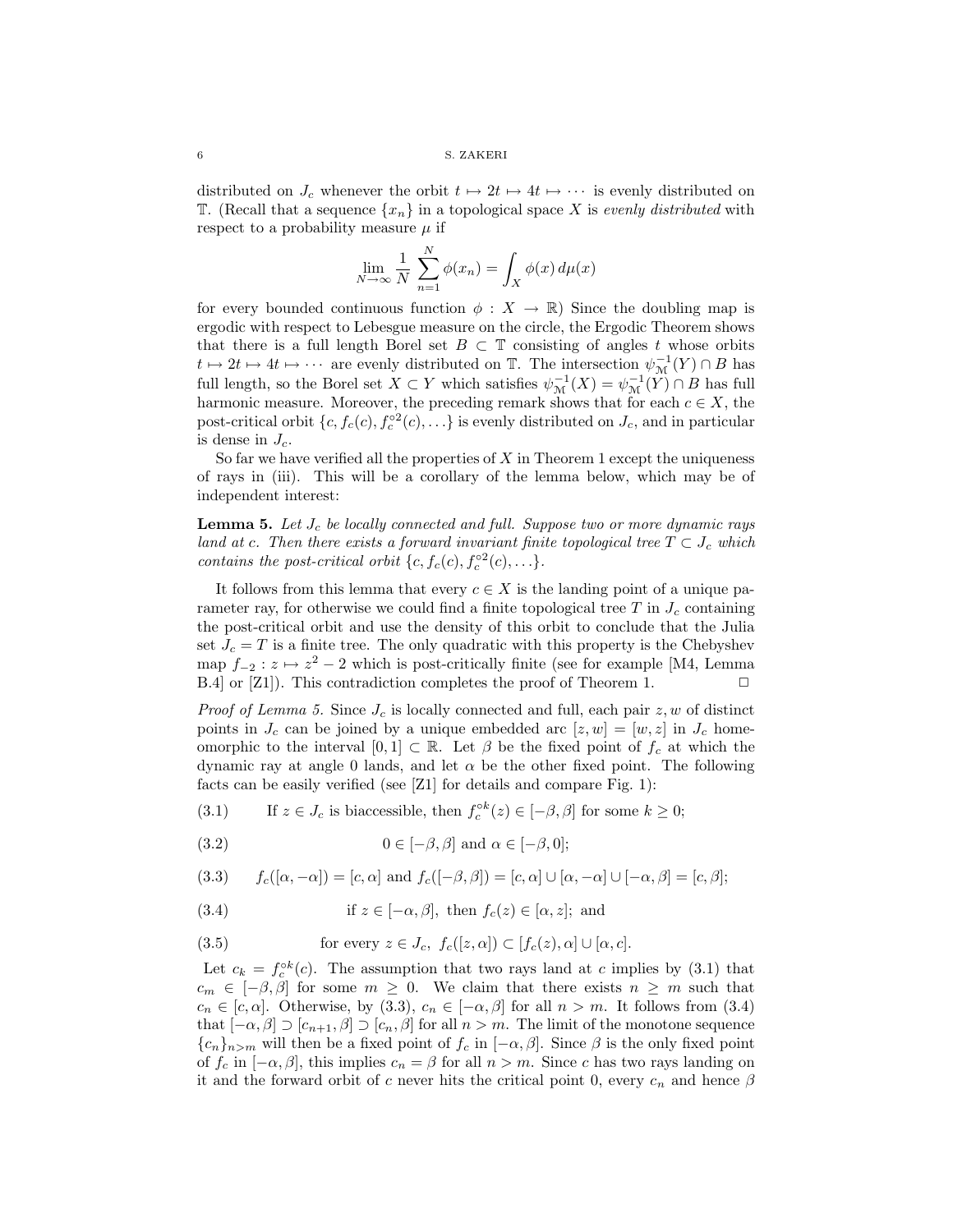

FIGURE 1. Some embedded arcs in the Julia set  $J_c$ .

must be the landing point of two rays. This is a contradiction since  $\beta$  is the landing point of the unique ray at angle 0.

So choose  $n \geq m$  such that  $c_n \in [c, \alpha]$ , or equivalently  $[c_n, \alpha] \subset [c, \alpha]$ . The union  $T = \bigcup_{k=0}^{n-1} [c_k, \alpha]$  is then a forward invariant finite topological tree. In fact, by  $(3.5), f_c([c_k, \alpha]) \subset [c_{k+1}, \alpha] \cup [\alpha, c] \subset T$  for every  $0 \le k \le n-1$ . Since  $c \in T$ , the orbit of c is entirely contained in T orbit of  $c$  is entirely contained in  $T$ .

## 4. EMBEDDED ARCS IN  $M$

In this section we prove Theorem 3 using Theorem 1 and the fact that the boundary of every interior component of M has harmonic measure zero (Lemma 7 below). The argument is based on the following topological lemma:

**Lemma 6.** Let  $K \subset \mathbb{C}$  be a full non-degenerate continuum and  $\gamma \subset K$  be an embedded arc with endpoints  $z, w$ . Assume there are angles  $t, s \in \mathbb{T}$  such that  $I_K(t) = \{z\}$  and  $I_K(s) = \{w\}$ . Then every point of  $\gamma \setminus \{z, w\}$  belongs either to the closure of an interior component of  $K$ , or to the impression of at least two external rays of K.

Note that the assumption on the endpoints of  $\gamma$  is necessary. For example, the "comb"

$$
K = [-1, 1] \cup [0, i] \cup \bigcup_{n=1}^{\infty} \left[ \pm \frac{1}{n}, \pm \frac{1}{n} + i \right]
$$

has no interior and the point  $p = i/2$  on the embedded arc  $\gamma = [0, i]$  belongs to the impression of the unique ray which lands at  $i$  (see Fig. 2). Note also that the lemma is a generalization of the fact that every point of a "dendrite" (i.e., a locally connected full non-degenerate continuum without interior) is either an end or biaccessible (compare [Z1, Lemma 3]).

*Proof.* Assume  $p \in \gamma \setminus \{z, w\}$  does not belong to the closure of any interior component of K. The union  $R_K(t) \cup \gamma \cup R_K(s)$  separates the plane into two connected components  $C^+$  and  $C^-$ . Take a sequence of open topological disks  $D_n$  around p such that diam  $D_n \to 0$  and  $D_n \setminus (R_K(t) \cup \gamma \cup R_K(s))$  has two connected components  $D_n^+$  and  $D_n^-$ , labelled so that  $D_n^+ \subset C^+$  and  $D_n^- \subset C^-$  for all n. For each n, both topological disks  $D_n^{\pm}$  intersect  $\mathbb{C} \setminus K$ , for otherwise one of them would be contained in the interior of  $K$  and  $p$  would be in the closure of an interior component. Choose sequences  $z_n^{\pm} \in D_n^{\pm} \setminus K$  and write  $z_n^{\pm} = \psi_K(r_n \exp(2\pi i t_n^{\pm}))$ . After passing to subsequences if necessary, we can assume that  $t_n^{\pm} \to t^{\pm}$ . It then follows from the definition of impression that  $p \in I_K(t^+) \cap I_K(t^-)$ .

Since  $R_K(t_n^{\pm}) \subset C_{-}^{\pm}$ , we have  $R_K(t^{\pm}) \subset \overline{C_{-}^{\pm}}$ . If  $t^+ = t^-$ , it follows that  $R_K(t^+) = R_K(t^-) \subset \overline{C^+} \cap \overline{C^-}$ , so  $t^+ = t^- = t$  or  $t^+ = t^- = s$ . But then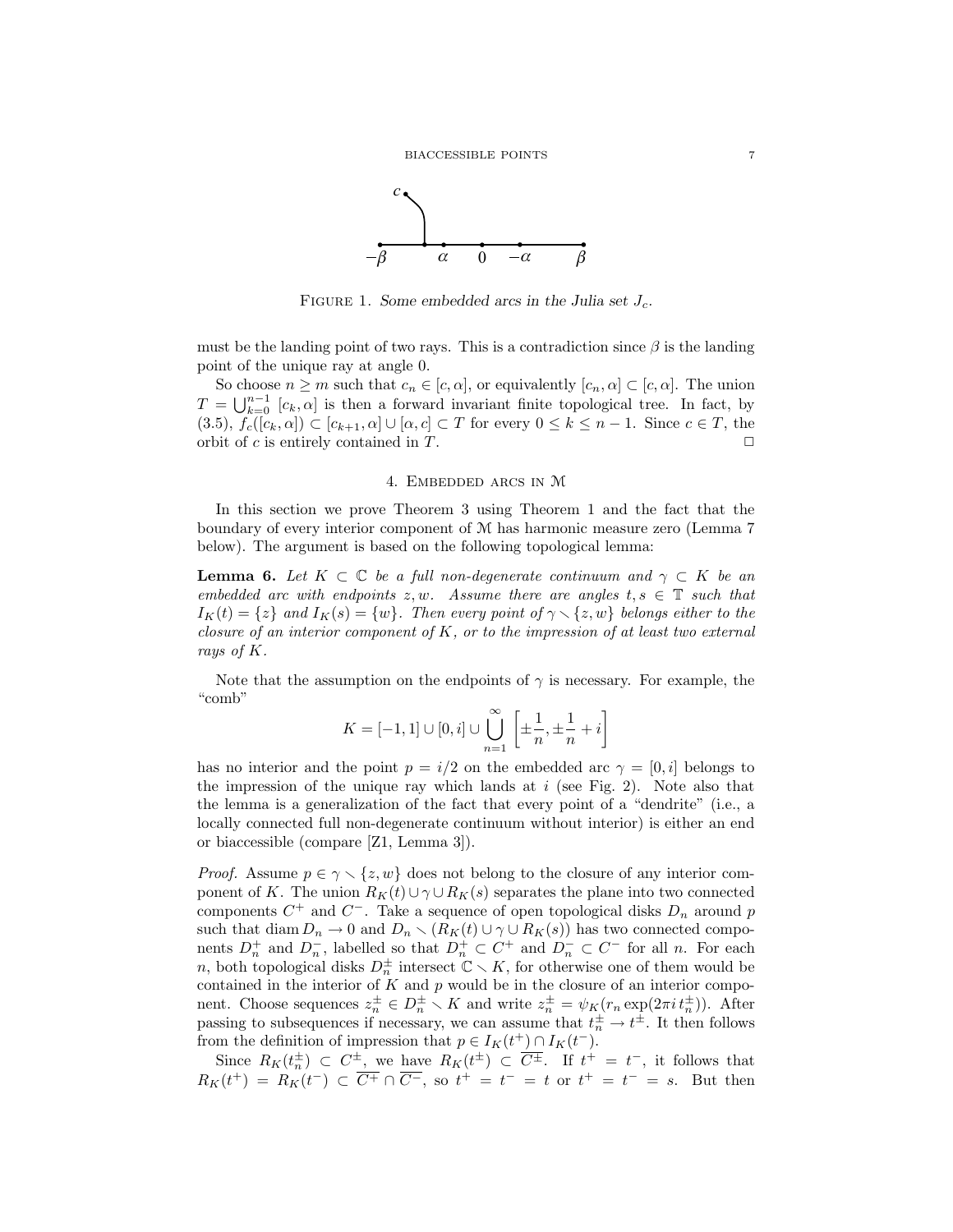





 $p \in I_K(t^+) \cap I_K(t^-) \subset I_K(t) \cup I_K(s)$ , which implies  $p = z$  or  $p = w$ . This contradicts our assumption. Thus  $t^+ \neq t$ <sup>−</sup>. ¤

**Lemma 7.** The union of the boundaries of the interior components of  $M$  has harmonic measure zero.

Proof. We show that this union is contained in the harmonic measure zero set  $E = \partial H_0 \cup \bigcup_{H \neq H_0} M_H$  (see §3). Let W be an interior component of M. If W is a hyperbolic component, then  $\partial W \subset \partial H_0 \cup \bigcup_{H \neq H_0} \partial H \subset E$ . Otherwise, W is a "queer" component. In this case, for every  $c \in W$  the quadratic  $f_c$  has no indifferent cycle and the Julia set  $J_c$  admits non-trivial deformations, hence has positive area [Mc, Theorem 4.9]. A theorem of Lyubich and Shishikura then shows that  $f_c$  is (infinitely) renormalizable (see [L] or [Mc, Theorem 8.8]). It follows that  $W$  is contained in a small copy  $M_H$  for some  $H \neq H_0$ . So, again,  $\partial W \subset M_H \subset E$ .

*Proof of Theorem 3.* Let  $\gamma \subset \mathcal{M}$  be an embedded arc and assume by way of contradiction that  $\gamma$  has positive harmonic measure. Consider the subset  $\eta \subset \gamma$ consisting of the parameters which do not belong to the closure of any interior component of M. By Lemma 7, the harmonic measure of the difference  $\gamma \setminus \eta$ is zero, so  $\eta$  has positive harmonic measure. Let  $X \subset \partial M$  be the set given by Theorem 1. Since X has full harmonic measure, the intersection  $\eta \cap X$  has positive harmonic measure. Choose three distinct parameters  $c, c', c''$  in  $\eta \cap X$ , labelled so that c' is between c and c'' on  $\gamma$ . By Theorem 1(iii), each of these parameters forms the (trivial) impression of a unique external ray. But Lemma 6 applied to the segment of  $\gamma$  from c to c'' shows that c' must belong to the impression of at least two rays. This is a contradiction, and the proof is complete.  $\Box$ 

### 5. The lamination associated with M

We begin with some definitions. A *(geodesic)* lamination in  $\mathbb{D}$  is a relatively closed set  $\Lambda \subset \mathbb{D}$  decomposed into a disjoint union of complete Poincaré geodesics. A lamination Λ has a local product structure: Every point of Λ has a neighborhood U homeomorphic to the unit square  $(0, 1) \times (0, 1)$  such that  $\Lambda \cap U$  corresponds to  $(0,1) \times \tau$  for some relatively closed set  $\tau \subset (0,1)$ , and such that the geodesic segments in  $\Lambda \cap U$  correspond to the horizontal segments  $(0, 1) \times \{\text{point}\}\$  (see for example [B]). We call U a product neighborhood.  $\Lambda$  is said to be a product lamination if it can be covered by a single product neighborhood.

An equivalence relation  $\sim$  on T is *closed* if its graph  $\{(t, s) \in \mathbb{T} \times \mathbb{T} : t \sim s\}$  is a closed subset of  $\mathbb{T} \times \mathbb{T}$ , and is *unlinked* if any two distinct equivalence classes are contained in a pair of disjoint intervals. Suppose ∼ is closed and unlinked. Identify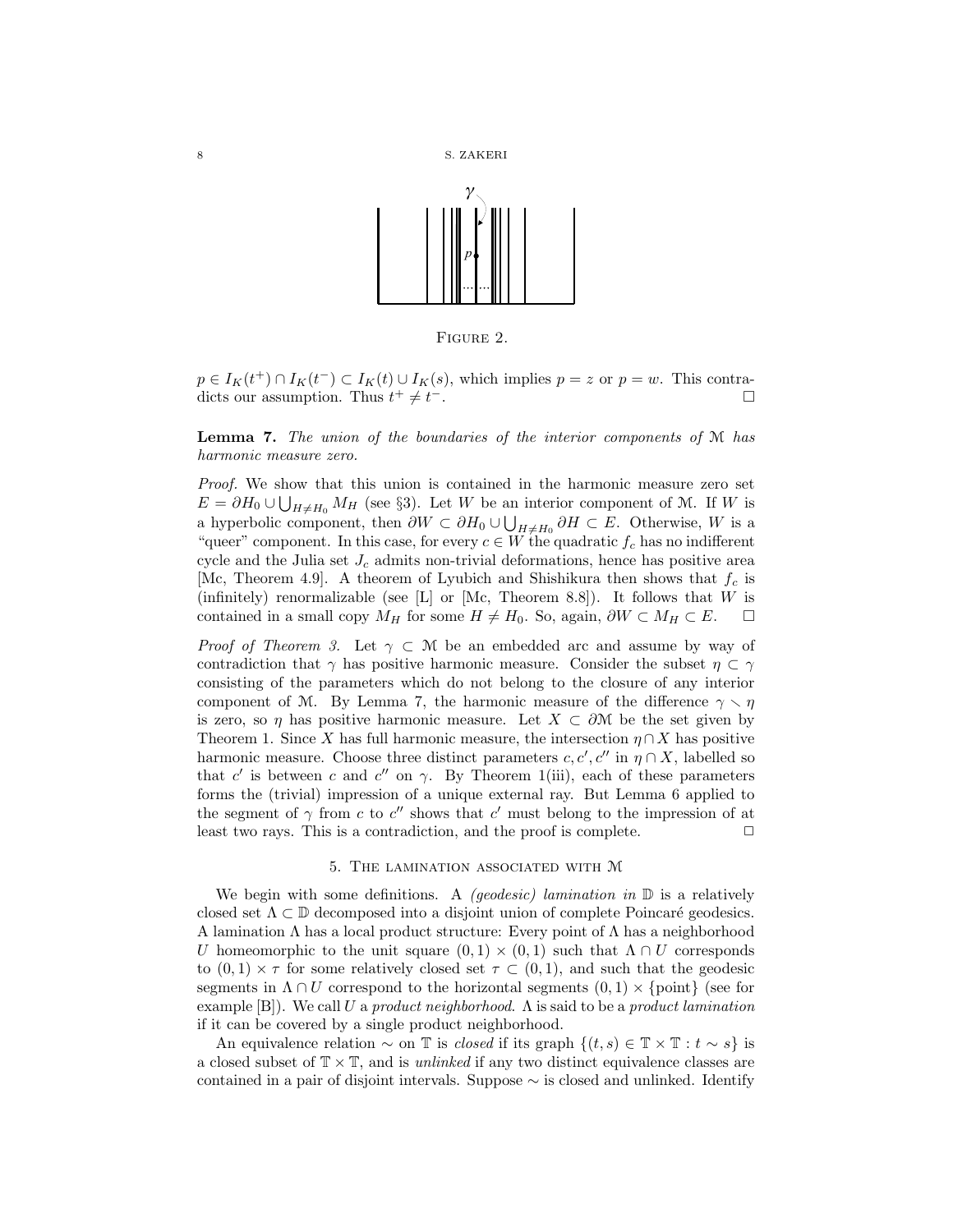BIACCESSIBLE POINTS 9



FIGURE 3. Left: The Mandelbrot set M with its main hyperbolic component  $H_0$  and the satellite component  $H_{1/3}$  at whose root the parameter rays at angles  $1/7$  and  $2/7$  land. The small copy  $M_{H_{1/3}}$ is a proper subset of the part of M cut off by these rays. Right: The lamination  $\Lambda_{\mathcal{M}}$  associated with the Mandelbrot set.

 $\mathbb T$  with the unit circle  $\partial\mathbb D$ , and form the convex hull (in the Poincaré metric of  $\mathbb D$ ) of each equivalence class of ∼. Take the union of the topological boundaries of all these convex hulls and define  $\Lambda$  as the intersection of this union with the unit disk D. It is not hard to check that  $\Lambda$  is a geodesic lamination in D. We refer to it as the *lamination of*  $\sim$ .

In the case of the Mandelbrot set, define the equivalence relation  $\sim_{\mathbb{Q}}$  on  $\mathbb{Q}/\mathbb{Z}$  by declaring  $t \sim_{\mathbb{Q}} s$  if and only if the parameter rays  $R_{\mathcal{M}}(t)$  and  $R_{\mathcal{M}}(s)$  land at the same point. Extend  $\sim_{\mathbb{Q}}$  to a relation  $\sim$  on the circle T by taking the closure of the graph of  $\sim$ <sub>0</sub>, that is, declare  $t \sim s$  if and only if there are sequences of rational angles  $t_n \to t$  and  $s_n \to s$  such that  $t_n \sim_{\mathbb{Q}} s_n$  for all n. It turns out that  $\sim$  is an equivalence relation, is closed and unlinked, and for  $t, s \in \mathbb{Q}/\mathbb{Z}$ ,  $t \sim s$  if and only if  $t \sim_{\mathbb{Q}} s$  [D2]. The lamination  $\Lambda_{\mathcal{M}}$  of this equivalence relation is called the lamination associated with M (see Fig. 3 right). Douady and Hubbard have used  $\Lambda_{\mathcal{M}}$  to construct a combinatorial model of  $\mathcal M$  known as the "abstract Mandelbrot set" (see [DH1] or [D2]).

The following lemma will be used in the proof of Theorem 4:

**Lemma 8.** Let  $\Lambda \subset \mathbb{D}$  be a product lamination. If the closure  $\Lambda$  meets  $\partial \mathbb{D}$  along a set of length zero, then the area of  $\Lambda$  must be zero.

*Proof.* Since  $\Lambda$  is a product lamination, it is homeomorphic to  $(0,1) \times \tau$  for some relatively closed set  $\tau \subset (0, 1)$ . It suffices to prove the lemma when  $\tau$  is compact; the general case will then follow by writing  $\Lambda = \bigcup \Lambda_n$ , where  $\Lambda_n$  is the product sub-lamination of  $\Lambda$  which is homeomorphic to  $(0,1) \times (\tau \cap [\frac{1}{n}, 1 - \frac{1}{n}])$ . Assuming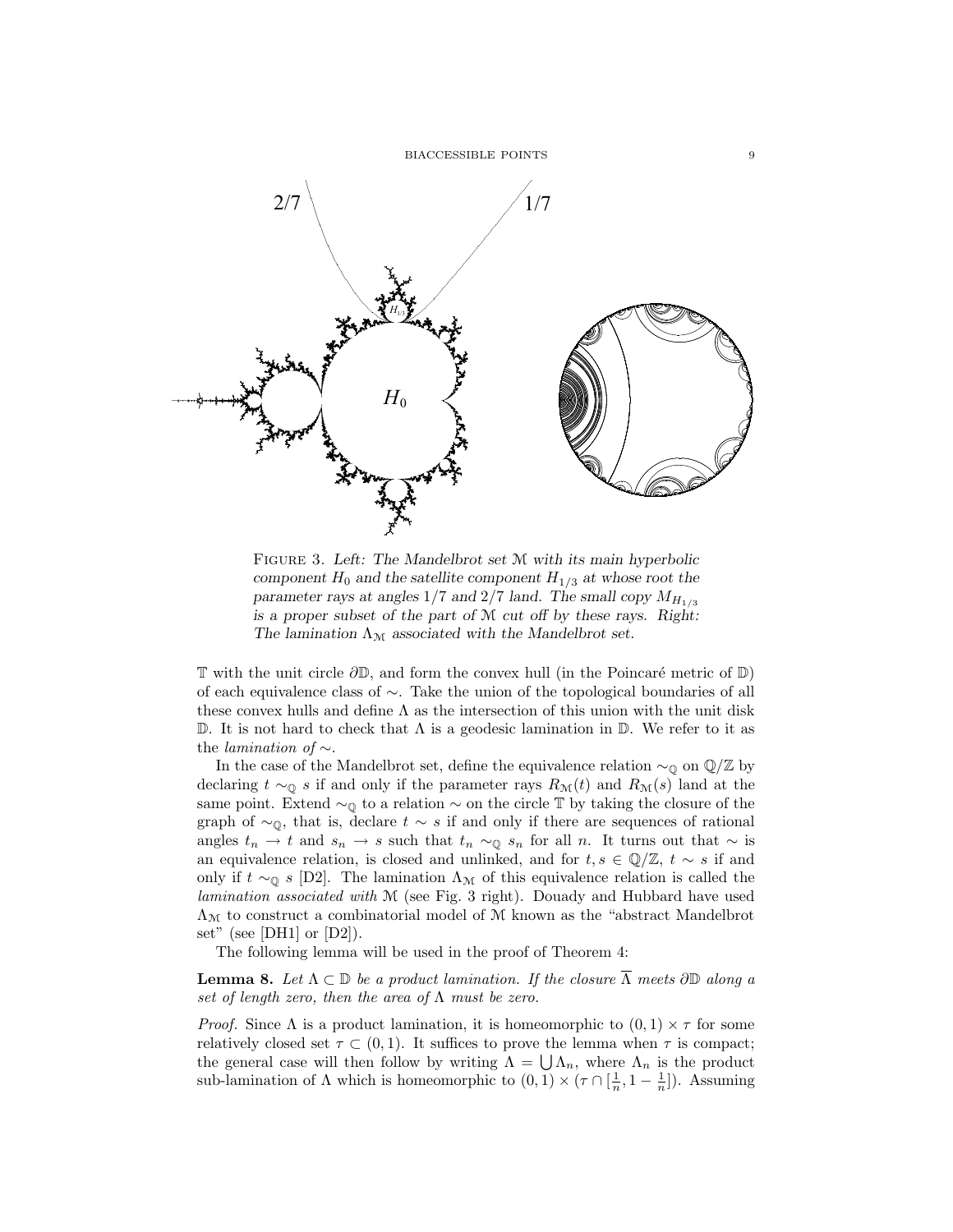10 S. ZAKERI

 $\tau$  is compact, the closure  $\overline{\Lambda}$  is homeomorphic to  $[0,1] \times \tau$ , and  $\overline{\Lambda} \cap \partial \mathbb{D}$  consists of two disjoint compact parts  $\tau_0 \cong \{0\} \times \tau$  and  $\tau_1 \cong \{1\} \times \tau$ , both having length zero.

Let  $J_0$  and  $J_1$  be disjoint open intervals in  $\partial \mathbb{D}$  containing  $\tau_0$  and  $\tau_1$ , respectively. The holonomy  $h : \tau_0 \stackrel{\simeq}{\longrightarrow} \tau_1$  given by following the geodesics in  $\Lambda$  can be extended to a homeomorphism  $h: J_0 \stackrel{\cong}{\longrightarrow} J_1$  (for example by interpolating linearly on each component of  $J_0 \setminus \tau_0$ ). Since both  $\tau_0$  and  $\tau_1$  have zero length, given  $\varepsilon > 0$  there is an open neighborhood  $V \subset J_0$  of  $\tau_0$  such that length $(V) < \varepsilon$  and length $(h(V)) < \varepsilon$ . Decompose V into the disjoint union of open intervals  $\{I_n\}$ , so that  $h(V)$  is the disjoint union of open intervals  $\{h(I_n)\}$ . Let  $U_n \subset \overline{\mathbb{D}}$  be convex hull of  $I_n \cup h(I_n)$ in the Poincaré metric on the disk. The Euclidean area of the quadrilateral  $U_n$  is easily estimated by

$$
\operatorname{area}(U_n) \le C \left( \operatorname{length}(I_n) + \operatorname{length}(h(I_n)) \right),\,
$$

where  $C > 0$  is an absolute constant. Since  $\Lambda \subset \bigcup U_n$ , it follows that

area(
$$
\Lambda
$$
)  $\leq$   $\sum$  area( $U_n$ )  $\leq$   $C \sum$ (length( $I_n$ ) + length( $h(I_n$ )))  
=  $C$ (length( $V$ ) + length( $h(V$ )))  $\leq$  2C $\varepsilon$ ,

which shows area $(\Lambda) = 0$ .

*Proof of Theorem 4.* Let  $\sim$  be the equivalence relation used in the definition of  $\Lambda_{\mathcal{M}}$ . If  $t \sim s$  and  $t \neq s$ , there exist sequences of rational angles  $t_n \to t$  and  $s_n \to s$ such that  $t_n \sim_{\mathbb{Q}} s_n$  for all n. Let  $z_n$  be the common landing point of  $R_{\mathcal{M}}(t_n)$  and  $R_{\mathcal{M}}(s_n)$ . Then, by (2.1), any accumulation point of the sequence  $\{z_n\}$  must belong to both impressions  $I_{\mathcal{M}}(t)$  and  $I_{\mathcal{M}}(s)$ ; in particular,  $I_{\mathcal{M}}(t) \cap I_{\mathcal{M}}(s) \neq \emptyset$ . If  $X \subset \partial \mathcal{M}$ is the set given by Theorem 1, it follows that every equivalence class of ∼ containing more than one element must be disjoint from  $\psi_{\mathcal{M}}^{-1}(X)$ . This means that the set of endpoints of the geodesics in  $\Lambda_{\mathcal{M}}$  is a subset of  $\mathbb{T} \setminus \psi_{\mathcal{M}}^{-1}(X)$ , which has length zero.

Let U be any product neighborhood for  $\Lambda_{\mathcal{M}}$  and  $\Lambda$  be the union of all geodesics in  $\Lambda_{\mathcal{M}}$  which intersect U. Then  $\Lambda$  is a product lamination, and by the preceding paragraph  $\overline{\Lambda} \cap \partial \mathbb{D}$  has length zero. By Lemma 8, area $(\Lambda) = 0$ . Since  $\Lambda \supset \Lambda_{\mathcal{M}} \cap U$ , we conclude that  $area(\Lambda_{\mathcal{M}} \cap U) = 0$ . Since  $\Lambda_{\mathcal{M}}$  can be covered by countably many such product neighborhoods U, we conclude that  $area(\Lambda_{\mathcal{M}}) = 0$ .

Now consider the set  $\psi_{\mathcal{M}}^{-1}(\mathbb{R})$  of angles t for which the parameter ray  $R_{\mathcal{M}}(t)$ lands on the real line. It is shown in [Z2] that  $\psi_{\mathcal{M}}^{-1}(\mathbb{R})$  is a nowhere dense set of Hausdorff dimension 1, and that  $t \sim -t$  for every  $t \in \psi_{\mathcal{M}}^{-1}(\mathbb{R})$ . It easily follows that the union over all  $t \in \psi_{\mathcal{M}}^{-1}(\mathbb{R})$  of the Poincaré geodesic in  $\mathbb{D}$  joining t to  $-t$  has Hausdorff dimension 2. Since this union is contained in  $\Lambda_{\mathcal{M}}$ , we conclude that the dimension of  $\Lambda_{\mathcal{M}}$  must be 2.

# **ACKNOWLEDGMENTS**

I am indebted to Jacek Graczyk who brought the results of [GS] to my attention, which prompted the writing of this note. I am also grateful to John Milnor for his useful comments on an earlier draft of the paper.

#### **REFERENCES**

- [A] L. Ahlfors, *Conformal invariants*, McGraw-Hill, 1973.
- [BS] J. Birman and C. Series, Geodesics with bounded intersection number on surfaces are sparsely distributed, Topology, 24 (1985) 217-225.